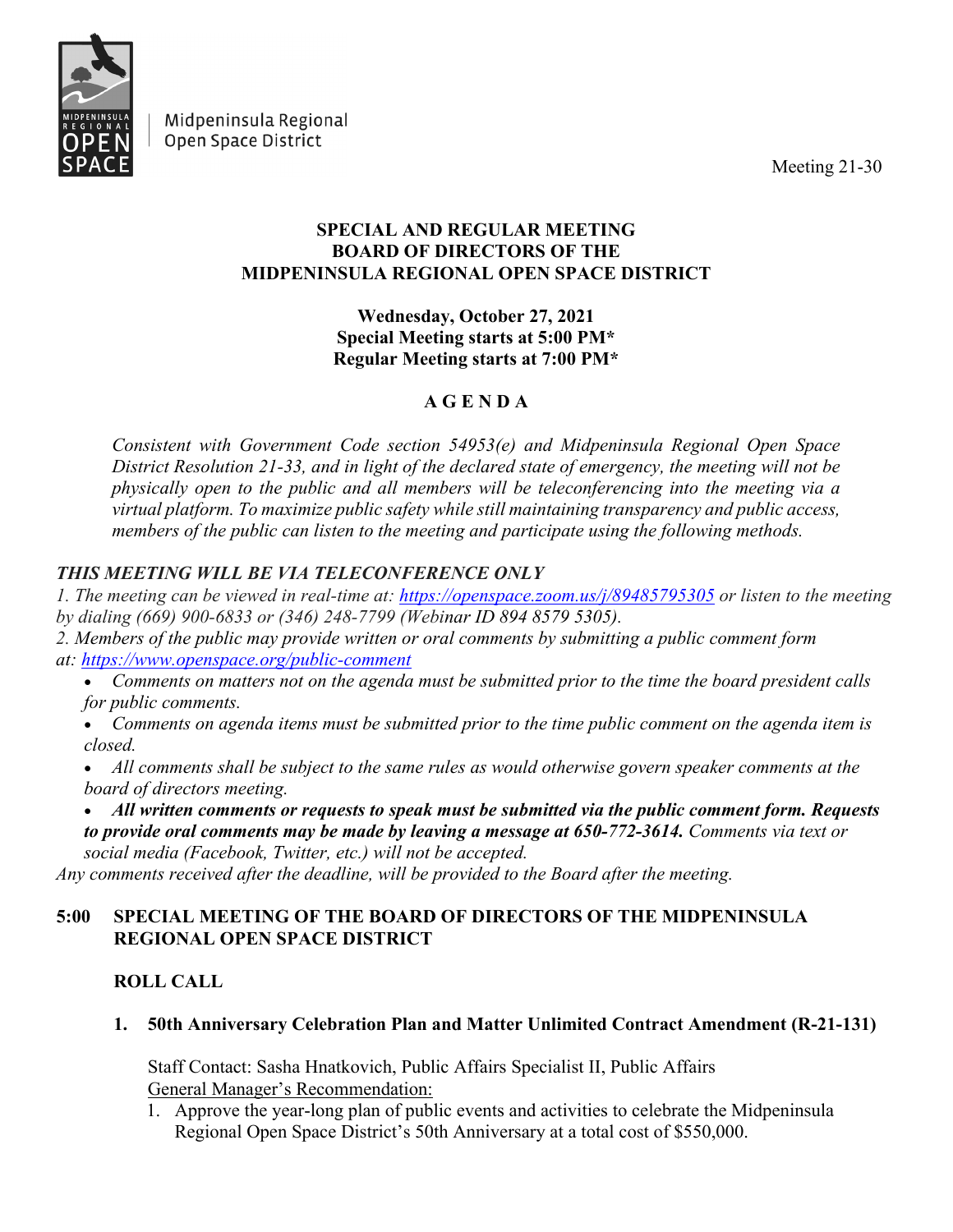2. Authorize the General Manager to execute a contract amendment with Matter Unlimited in an amount not-to-exceed \$380,000 to lead the implementation of numerous key components of the 50th Anniversary Celebration Plan, bringing the contract to a not-to-exceed total amount of \$455,100. This amount is included in and comprises the majority of the total project amount of \$550,000.

## **ADJOURNMENT**

## **7:00 REGULAR MEETING OF THE BOARD OF DIRECTORS OF THE MIDPENINSULA REGIONAL OPEN SPACE DISTRICT**

## **ORAL COMMUNICATIONS**

*This portion of the agenda is for members of the public to comment on items not on the agenda; however, the Brown Act (Open Meeting Law) does not allow action by the Board of Directors on items not on the agenda. Individuals are limited to one comment during this section.*

## **ADOPTION OF AGENDA**

## **SPECIAL ORDERS OF THE DAY**

• Introduction of staff O Administrative Assistant Caitlin Amarillas

### **CONSENT CALENDAR**

*All items on the Consent Calendar may be approved without discussion by one motion. Board members, the General Manager, and members of the public may request that an item be removed from the Consent Calendar during consideration of the Consent Calendar.*

**1. Approve the October 13, 2021 Board meeting minutes**

#### **2. Claims Report**

#### **3. Bay Area Ridge Trail Designation at El Sereno Open Space Preserve (R-21-132)**

Staff Contact: Arianna Nuri, Planner I, Planning General Manager's Recommendation:

- 1. Designate 2.2 miles of the Aquinas Trail and the 1.3-miles of the Serenity Trail in El Sereno Open Space Preserve as a new segment of the Bay Area Ridge Trail.
- 2. Designate the 0.2-mile section of the Montevina Ridge Trail from the Aquinas Trail intersection to the roadside parking area on Montevina Road as an "access route" to the Bay Area Ridge Trail.

### **4. Designation of the Stevens Creek Nature Trail, Skid Road Trail, and White Oak Trail in Monte Bello Open Space Preserve as part of the regional Stevens Creek Trail (R-21-145)**

Staff Contact: Melissa Borgesi, Planner II, Planning Department General Manager's Recommendation: Designate the Stevens Creek Nature Trail, White Oak Trail, and Skid Road Trail in Monte Bello Open Space Preserve as part of the regional Stevens Creek Trail.

#### **5. Contract Amendment for Legislative Consulting and Lobbying Services (R-21-141)**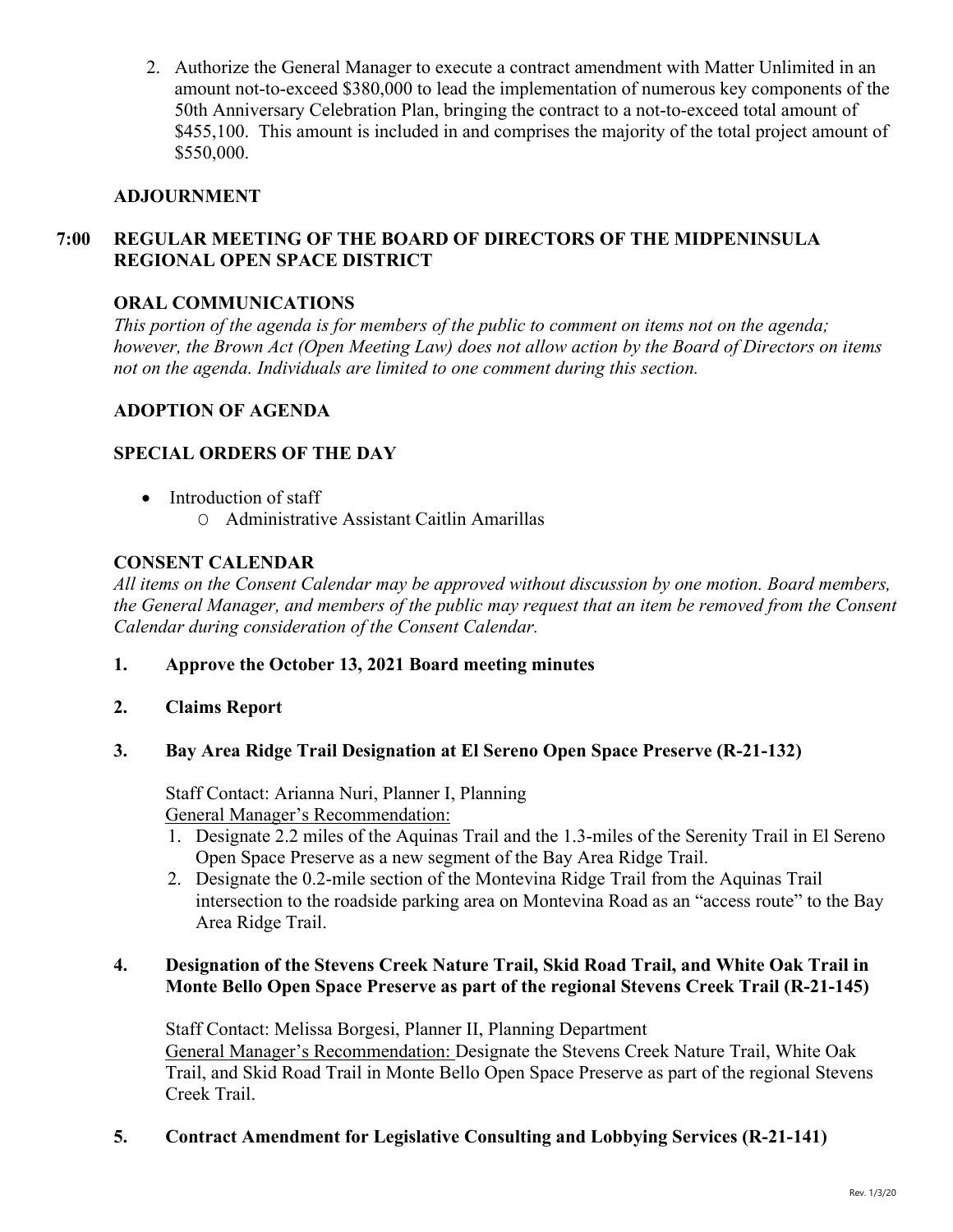Staff Contact: Joshua Hugg, Governmental Affairs Specialist

General Manager's Recommendation: Authorize the General Manager to amend a contract with Energy and Environmental Consulting (EEC) for an amount not-to-exceed \$79,070 annually for three additional years to provide legislative consulting and lobbying services. The amount includes a 2% contingency (\$1,550) per year to cover travel expenses to Board meetings and project locations should it be necessary. This results in a not-to-exceed total contract amount of \$316,280 over a span of four years.

## **6. Award of Contract for Cultural Resources Support to Implement the Bear Creek Redwoods Vegetation Treatment Project (R-21-144)**

Staff Contact: Aaron Hébert, Sr. Resources Management Specialist General Manager's Recommendation:

- 1. Authorize the General Manager to enter into a contract with Rincon Consultants, Inc., of Santa Cruz, CA to complete the Bear Creek Redwoods Cultural Resources Surveys to support implementation of the Vegetation Treatment Project for a base amount of \$63,845.
- 2. Authorize a 15% contingency of \$9,577 to cover unforeseen tasks beyond the current scope for a total not-to-exceed contract amount of \$73,422.

## **7. Award of Contract for Grant-Funded Forest Health and Ecosystem Resiliency Work (R-21- 142)**

Staff Contact: Coty Sifuentes, Senior Resource Management Specialist, Natural Resources General Manager's Recommendation:

- 1. Award a contract with Ecological Concerns, Inc., of Santa Cruz, California to provide vegetation management services for a total base contract amount of \$150,000 allocated as follows:
	- A. For a base contract amount of \$60,000 for Fiscal Year 2021-22 in Santa Clara County (CAL FIRE associated grant).
	- B. For a base contract amount of \$90,000 for Fiscal Year 2021-22 in San Mateo County (State Coastal Conservancy associated grant).
- 2. Authorize the General Manager to extend the contract for three additional consecutive years, if additional grant funds are secured to expand the forest health and ecosystem resiliency work, for a total not-to-exceed contract amount of \$600,000 over the four-year term.

## **8. Award of Contract and Contract Amendment for Historic Debris Data Recovery and Health and Safety Oversight at Bear Creek Redwoods Open Space (R-21-143)**

Staff Contact: Aaron Hébert, Sr. Resource Management Specialist, Natural Resources Department

General Manager's Recommendation:

- 1. Authorize the General Manager to enter into a contract with Albion Environmental, Inc., of Santa Cruz, CA to complete Historic Debris Data Recovery for a base amount of \$108,902.
- 2. Authorize a 15% contingency of \$16,335 to cover unforeseen tasks beyond the current scope for a total not-to-exceed contract amount of \$125,237.
- 3. Authorize an allowance of \$15,000 to cover health and safety measures and changes to the data recovery workplan beyond those scoped, if required based on the results of personal air monitoring data, for a total not-to-exceed contract amount of \$140,237.
- 4. Authorize the General Manager to amend a contract with Geocon Consultants, Inc., of Rancho Cordova, California in the amount of \$49,999 to provide health and safety oversight services and hazardous materials testing, bringing the total contract to a not-to-exceed amount of \$104,882.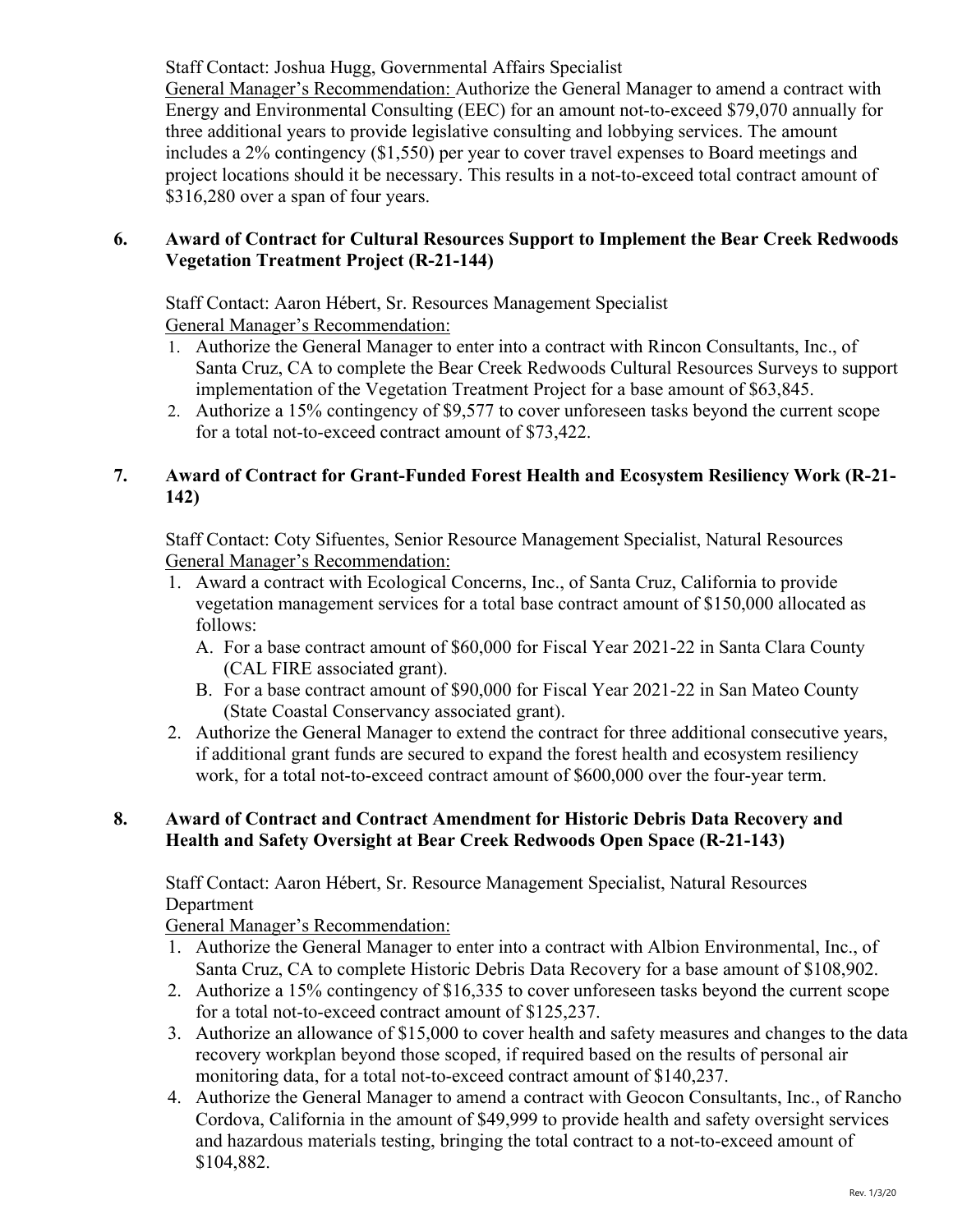## **PUBLIC HEARING**

*Public comment on agenda items at the time each item is considered by the Board of Directors. Written public comments will be provided to the Board prior to the meeting and posted on the District's website at [www.openspace.org.](http://www.openspace.org/) The names of all commenters will be read into the record.* 

## **9. Draft Redistricting Scenario Maps (R-21-146)**

Staff Contact: Jamie Hawk, GIS Program Administrator, Information Systems & Technology General Manager's Recommendation:

- 1. Hold a public hearing to obtain public feedback on the draft redistricting scenario maps.
- 2. Provide Board feedback on the draft redistricting scenario maps and direct the General Manager to post the scenarios, with any adjustments or new scenarios as directed, to the MyDistricting online public comment tool to receive additional public input and feedback for consideration.

#### **INFORMATIONAL MEMORANDA**

- State and Federal Legislative Update
- Dissolution of the Lehigh Quarry Review Ad Hoc Committee

INFORMATIONAL REPORTS – Reports on compensable meetings attended. Brief reports or announcements concerning activities of District Directors and staff; opportunity to refer public or Board questions to staff for information; request staff to report to the Board on a matter at a future meeting; or direct staff to place a matter on a future agenda. Items in this category are for discussion and direction to staff only. No final policy action will be taken by the Board.

- A. Committee Reports
- B. Staff Reports
- C. Director Reports

## **ADJOURNMENT**

\**Times are estimated and items may appear earlier or later than listed. Agenda is subject to change of order.* 

In compliance with the Americans with Disabilities Act, if you need assistance to participate in this meeting, please contact the District Clerk at (650) 691-1200. Notification 48 hours prior to the meeting will enable the District to make reasonable arrangements to ensure accessibility to this meeting.

Written materials relating to an item on this Agenda that are considered to be a public record and are distributed to Board members less than 72 hours prior to the meeting, will be available for public inspection at the District's Administrative Office located at 330 Distel Circle, Los Altos, California 94022.

#### **CERTIFICATION OF POSTING OF AGENDA**

I, Jennifer Woodworth, District Clerk for the Midpeninsula Regional Open Space District (MROSD), declare that the foregoing agenda for the special and regular meetings of the MROSD Board of Directors was posted and available for review on October 21, 2021, at the Administrative Offices of MROSD, 330 Distel Circle, Los Altos California, 94022. The agenda and any additional written materials are also available on the District's web site at [http://www.openspace.org.](http://www.openspace.org/)